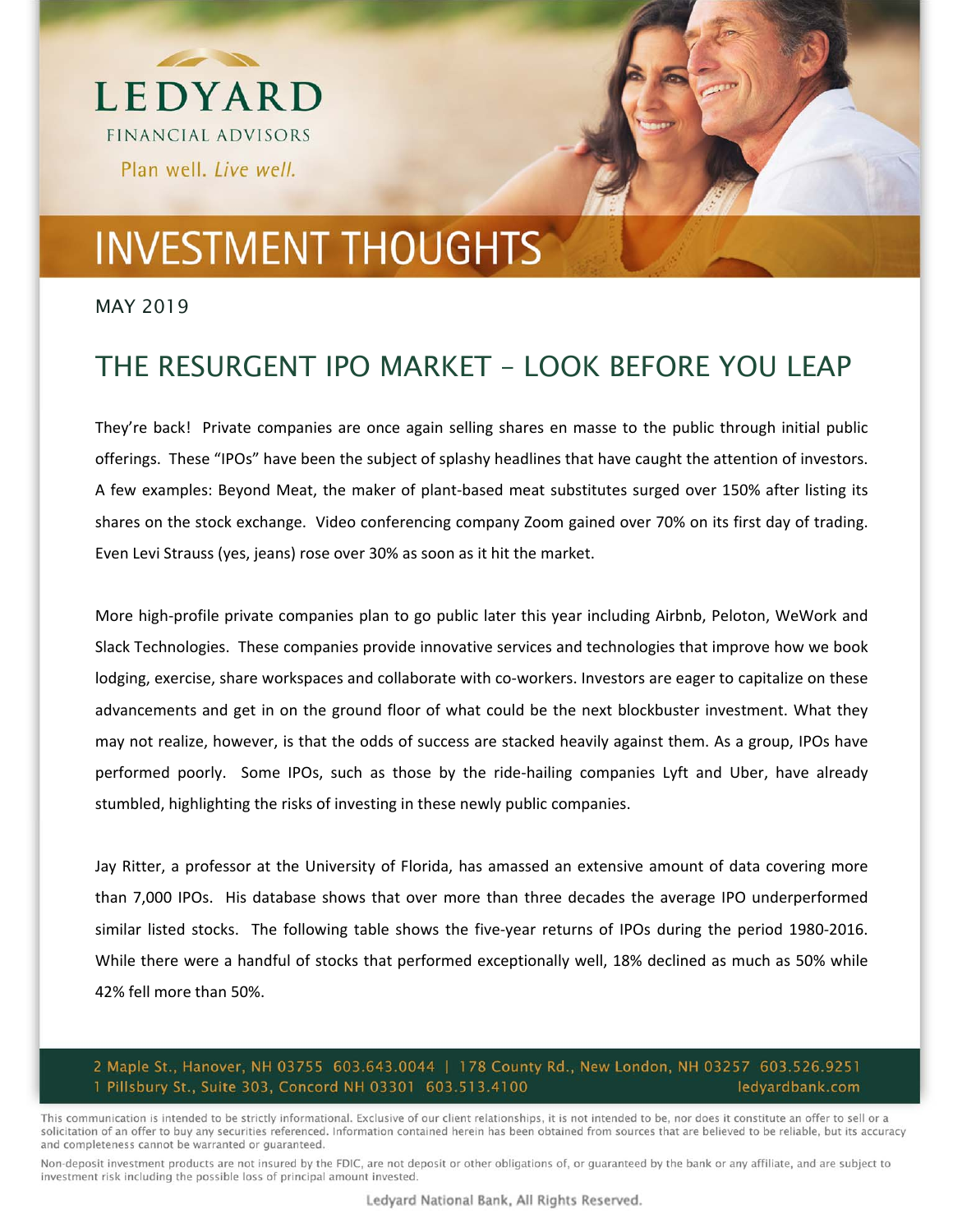| $< -50%$            |       | 3,246 |
|---------------------|-------|-------|
| -50% to 0%          | 1,397 |       |
| 0% to 50%           | 965   |       |
| 50% to 100%         | 627   |       |
| 100% to 200%        | 698   |       |
| 200% to 300%        | 284   |       |
| 300% to 400%        | 168   |       |
| 400% to 500%        | 90    |       |
| 500% to 1000%       | 154   |       |
| 1,000% to 2,000% 64 |       |       |
| 2,000% to 3,000% 11 |       |       |
| >3,000%             |       |       |

Before investing in an IPO, it is important to consider who is selling and why. Companies typically sell shares to raise capital to fund growth initiatives. The sellers are generally the founders and executives of these companies or private investors such as venture capital firms. They are the "smart money" because they are the most informed about the company's prospects. They seek to sell when the timing is advantageous to them. As a result, the sellers gain can come at the expense of the unwary buyer. Moreover, the seller is not the only party that gains from this process. The investment bankers, which the seller hires to facilitate the transaction, earn a fee that can be as high as 6% of the deal's value. They provide information on the offering but have a conflict of interest. Consequently, they are not in a position to provide objective advice.

Public offerings tend to come and go in waves. Renaissance Capital estimates that private companies will raise over \$100 billion in 2019, more than the prior three years combined. The last time IPOs hit this mark was the year before the Dot‐com bubble popped 20 years ago leading to substantial losses. Fortunately, the market is in a better position to absorb this new supply of stock than in the past. The amount of publicly traded stock on the major U.S. stock exchanges has shrunk considerably since 1997 due to corporate buybacks and mergers and acquisitions.

Nevertheless, investors can still lose money investing in some of these newly public companies, as they did during past IPO booms. What is different this time is that many of the companies that are going public stayed private longer and are older and larger than those that issued stock in the past. The press refers to these start‐ ups valued at \$1 billion or more as "Unicorns. " Because they are more seasoned, some believe they are safer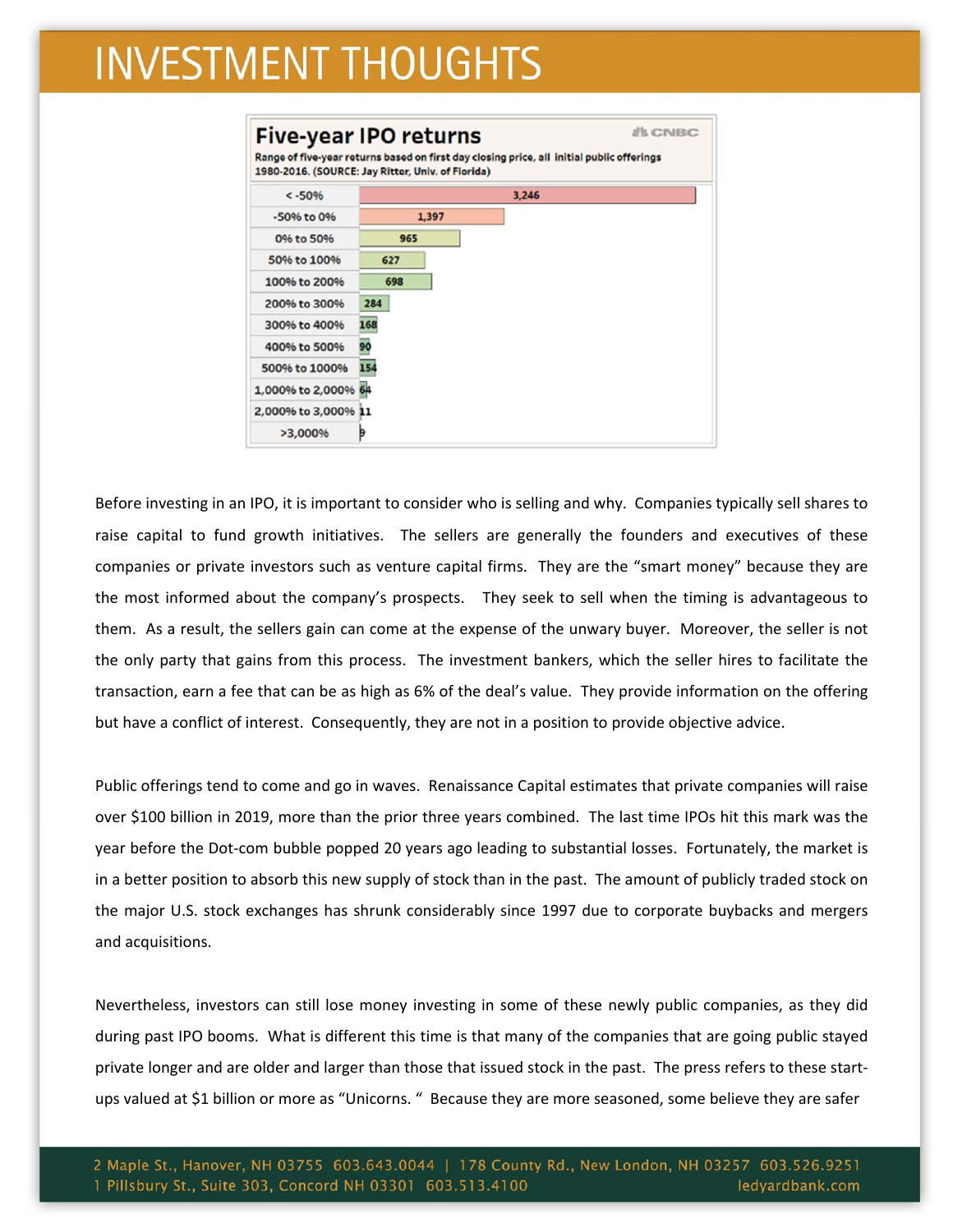and more likely to succeed. These attributes, however, have not translated into a better profitability for the current crop of IPOs. As the following chart shows, 80% of companies that went public last year had negative earnings. This trend continued in 2019. We have not seen this many unprofitable new companies hit the market since the late 1990s.



In the absence of profits, some companies are touting more creative metrics to impress investors. WeWork, which plans to go public later this year, measures its success using a proprietary measure called "communityadjusted EBITDA." EBITDA stands for earnings before interest, taxes and depreciation. It is a legitimate and helpful measure of cash flow. The "community" part, however, should raise some eyebrows. It ignores the impact of basic expenses such as marketing, general and administrative and development and design costs associated with growth initiatives. The use of inventive measures like this is reminiscent of the late 1990s when unprofitable companies cited alternative measures such as "clicks" and "eyeballs" to entice investors.

One simple way to value these companies is to look at the price‐to‐sales ratio. Beyond Meat and Zoom Video went public at 50 and 60 times sales respectively. Pinterest had a price to sales ratio of 20x sales. Uber was a relative bargain at 7x sales. These measures are well above the 2.2x sales of the average stock. The reason these multiples are so high is that investors expect these companies to grow very rapidly. Some companies are able to meet such high expectations. Facebook, for example, went public in 2012 at 26x sales and went on to be very successful. However, many will struggle to live up to such lofty expectations. In another study, Jay Ritter tracked the performance of nine IPOs that went public with a price-to-sales ratio above 30 between 2001 and 2018. He found that as a group they underperformed the market by 20% the following three years.